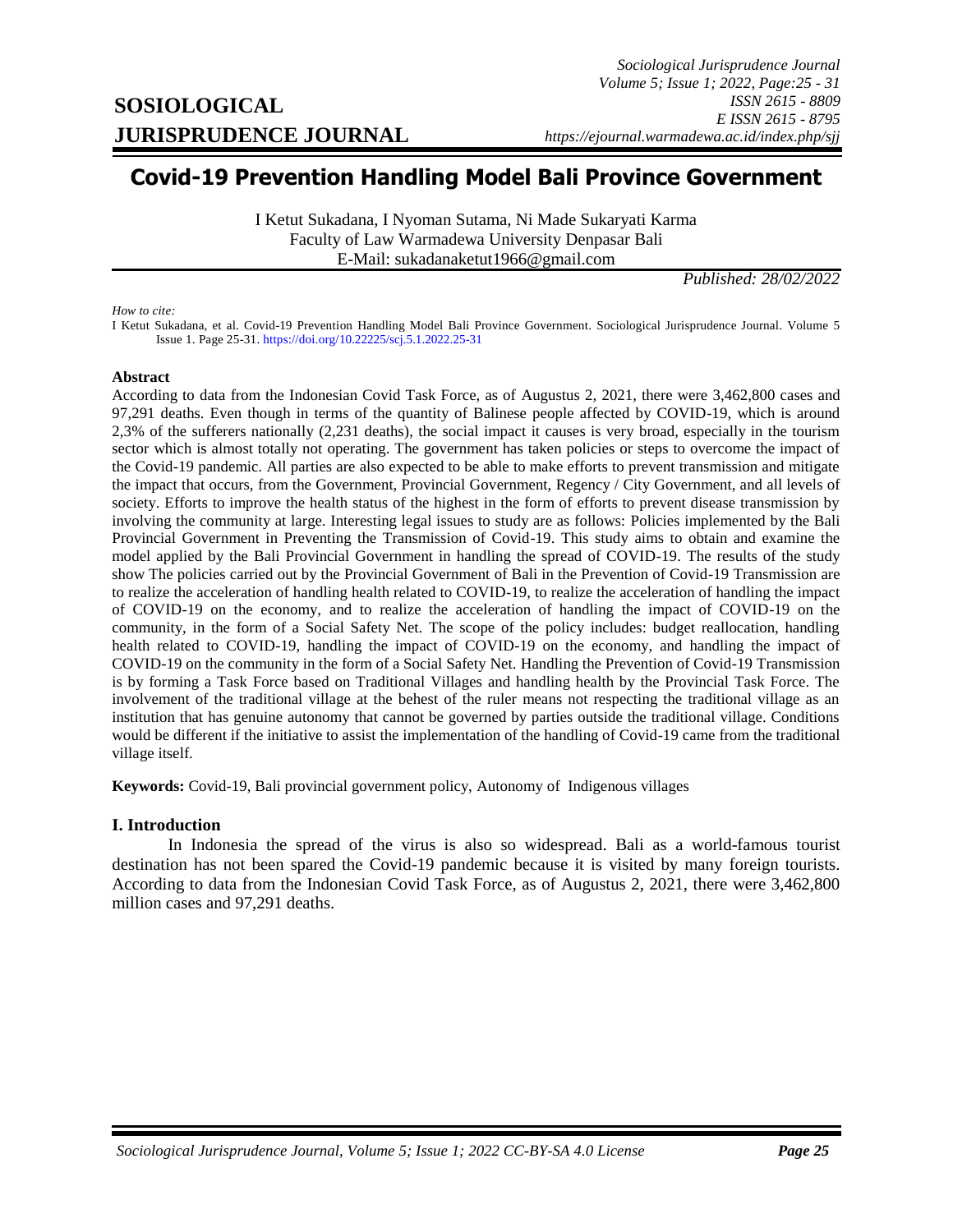Even though in terms of the quantity of Balinese people affected by COVID-19, which is around 2,3% of the sufferers nationally (2,231 deaths), the social impact it causes is very broad, especially in the tourism sector which is almost totally not operating.

The government has taken policies or steps to overcome the impact of the Covid-19 pandemic. All parties are also expected to be able to make efforts to prevent transmission and mitigate the impact that occurs, from the Central Government, Provincial Government, Regency / City Government, and all levels of society. Efforts to improve the health status of the highest in the form of efforts to prevent disease transmission by involving the community at large.

The Bali Provincial Government in handling the prevention of COVID-19 transmission involves traditional villages instead of administrative villages (services). Traditional villages carry out activities covering the fields of customs and religion, where a traditional village in Bali has its own customary rules as outlined in the village awig-awig. In terms of customary governance, each traditional village is autonomous, in the sense that each traditional village has its own rules that only apply to the residents of the village/banjar concerned, which are completely independent of the government system of the Republic of Indonesia. Interesting legal issues to be studied are as follows: (1) Policies implemented by the Bali Provincial Government in the Prevention of Covid-19 Transmission; and (2) the Model for Handling the Prevention of Covid-19 Transmission in Bali.

#### **II. Methods**

This research is a normative research because it examines directly the policies of the Bali Provincial government in the perspective of the existence of traditional villages in Bali Province. Of course, this also departs from the applicable laws and regulations and other sources of law.

#### **II. DISCUSSION**

# **2.1 Traditional Villages as Autonomous Institutions**

According to Van Vollenhoven, the system of applying customary law was not based on regulations made by the Dutch East Indies government or other instruments of power which were joint and carried out by the Dutch authorities themselves. Customs are considered valid or legal, do not depend on laws and regulations but on actions that are deemed appropriate and binding by the community and customs.

Recognition of customary law can further be seen as a direct embodiment of the provisions of Article 24 of the 1945 Constitution. The mandate of Law Number 48 of 2009 Article 5 paragraph (1) stipulates that judges and constitutional judges are obliged to explore, follow, and understand legal values and a sense of justice that live in society meant here is nothing but customary law.

According to Winardi, in modern Indonesia, customary law is an organic part of state law. State law is very interested in maintaining and safeguarding customary law as affirmed in Article 18B paragraph (2) of the 1945 Constitution of the Republic of Indonesia. [\(Winardi, 2020: 105\).](#page-0-0) Mahdi Syahbandir, recognition of customary law that is still alive in the community in an area must be carried out with regulations in legislation (written) [\(Mahdi Syahbandir, 2010:\)](#page-0-0)

According to Ridho Saputra et al, the existence of customary law has been officially recognized by the state although in limited use. Referring to Article 18B paragraph (2) of the 1945 Constitution of the Republic of Indonesia, the state recognizes and respects the rights of indigenous peoples and their traditional rights as long as they are still alive and in accordance with community development and the principles of the Unitary State of the Republic of Indonesia, which are regulated in law. (M. Ridho [Saputra, et al, 2020\)](#page-0-0)

According to Marco Manarisip, the Indonesian constitution provides guarantees and recognizes customary law if it meets the following requirements:

- 1. Reality requirements, customary law is still alive and in accordance with community development;
- 2. Conditions of ideality, which are in accordance with the principles of the Unitary State of the Republic of Indonesia, and their validity is regulated by law. [\(Marco Manarisip, 2012: 30\)](#page-0-0)

Amendments to the 1945 Constitution of the Republic of Indonesia have an effect on the use of the terms used. Before the amendment there were several terms used such as traditional community, customary community, customary law community and maybe others, but after the amendment the term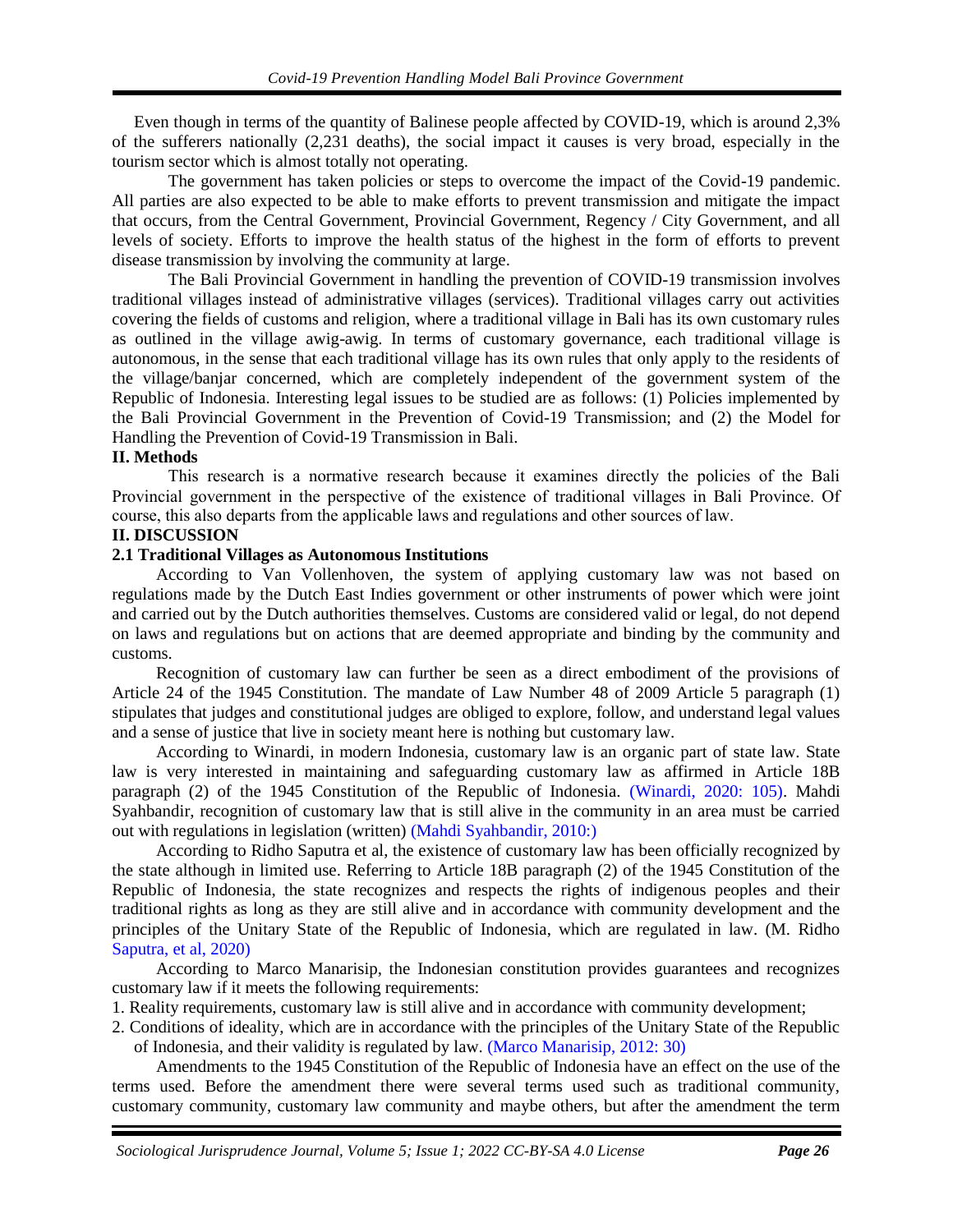used was only the Customary Law Community Unit, which in Bali is called Traditional Village as regulated in the Bali Provincial Regulation. Number 4 of 2019 concerning Traditional Villages in Bali.

Traditional village as Dresta village is a customary law community unit in the province of Bali which has a unified tradition and social life of the Hindu community from generation to generation in the ties of *Kahyangan Tiga* (*Kahyangan Desa*) which has a certain area, own assets, and is entitled to take care of the house the ladder itself.

Juridically, traditional villages receive protection and a strong legal basis not only from *Pancasila* and Article 18 of the 1945 Constitution but also from Article 29 paragraph (1) and paragraph (2) of the 1945 Constitution which states that the State is based on the One Godhead and the state guarantees the independence of every individual. each resident to embrace their own religion and to worship according to that religion and belief. This place where Hindu religious teachings are institutionalized in their customs is called a traditional village. The entry of Dutch colonial influence into Bali brought researchers such as Liefrinck who conducted a study in Bali and found that the villages in Bali were like small republics that had their own laws and certain territories. [\(Suwitra, 2010: 34\).](#page-0-0)

Villages in Bali contain two functions, service and customs to distinguish them from villages that were given special tasks in the field of general government by the competent authorities since the days of the Dutch government, the Japanese military government, to the government of the Republic of Indonesia. The term village in Bali also has two meanings. First, the village refers to a village that lives traditionally as the embodiment of traditional institutions. Second, as an administrative village whose existence depends on the authorities. [\(I Wayan Surpha, 2004: 12\).](#page-0-0)

Challenges emerged during the New Order era, whose government was centralized, authoritarian. In relation to village affairs, with Law Number 5 of 1979 concerning Village governance, we want to form a uniform village as part of the government system of the Republic of Indonesia. (Parimartha, 2020: 9)

Through the Bali Provincial Regulation Number 4 of 2019 concerning Traditional Villages in Bali, it means that it has accommodated the will of the community, namely wanting a two-village system in Bali. This regional regulation regulates the relationship between traditional villages and the government, also stipulates that customary villages are legal subjects so that it shows the very strong position of customary villages in Bali and there is harmony in roles and functions between the two village systems.

In Bali, there are two versions of the village, namely the traditional village and the official village. The concept of a traditional village can be interpreted as a community that is social, religious, traditional in a territorial unit where the citizens jointly under their joint responsibility conceptualize and activate religious ceremonies, social activities organized by a cultural system. While the village as an official village is an administrative or official community, namely a regional unit under the sub-district and led by a *perbekel* (village head). Residents of the official village community are united by the existence of a unified function carried out by the village as an administrative unit. [\(Swarsi Si Luh, 1986; 39\)](#page-0-0)

Traditional villages within the framework of the Republic's government are not structurally intertwined nor are they related to service villages. Traditional villages are only intertwined functionally not structurally. This functional link focuses on the main functions of the traditional village, namely in the fields of customs and religion. The vertical upward relationship structurally from *adat* villages does not develop due to its autonomous nature. Meanwhile, structural downward vertical relations can develop towards the *banjar adat* government as a sub-community. This relationship, on the one hand, can be in the form of a command (instructive) relationship, especially with regard to the results of the traditional village *paruman* that must be carried out by each customary *banjar* and can also be consultative, especially with regard to matters that have not been decided in the traditional village *paruman*. [Suwitra,](#page-0-0)  [2010: 48\)](#page-0-0)

Traditional village in Bali is a traditional institution that is autonomous in nature based on the original values of the Indonesian people and has a socio-religious character [\(Sirtha, 1999: 1\).](#page-0-0) The autonomy possessed by traditional villages is genuine autonomy, which means that the origin of the authority to regulate oneself does not come from outside parties such as the state. On the basis of the original autonomy, the traditional village exercised the power to make rules, implement government, and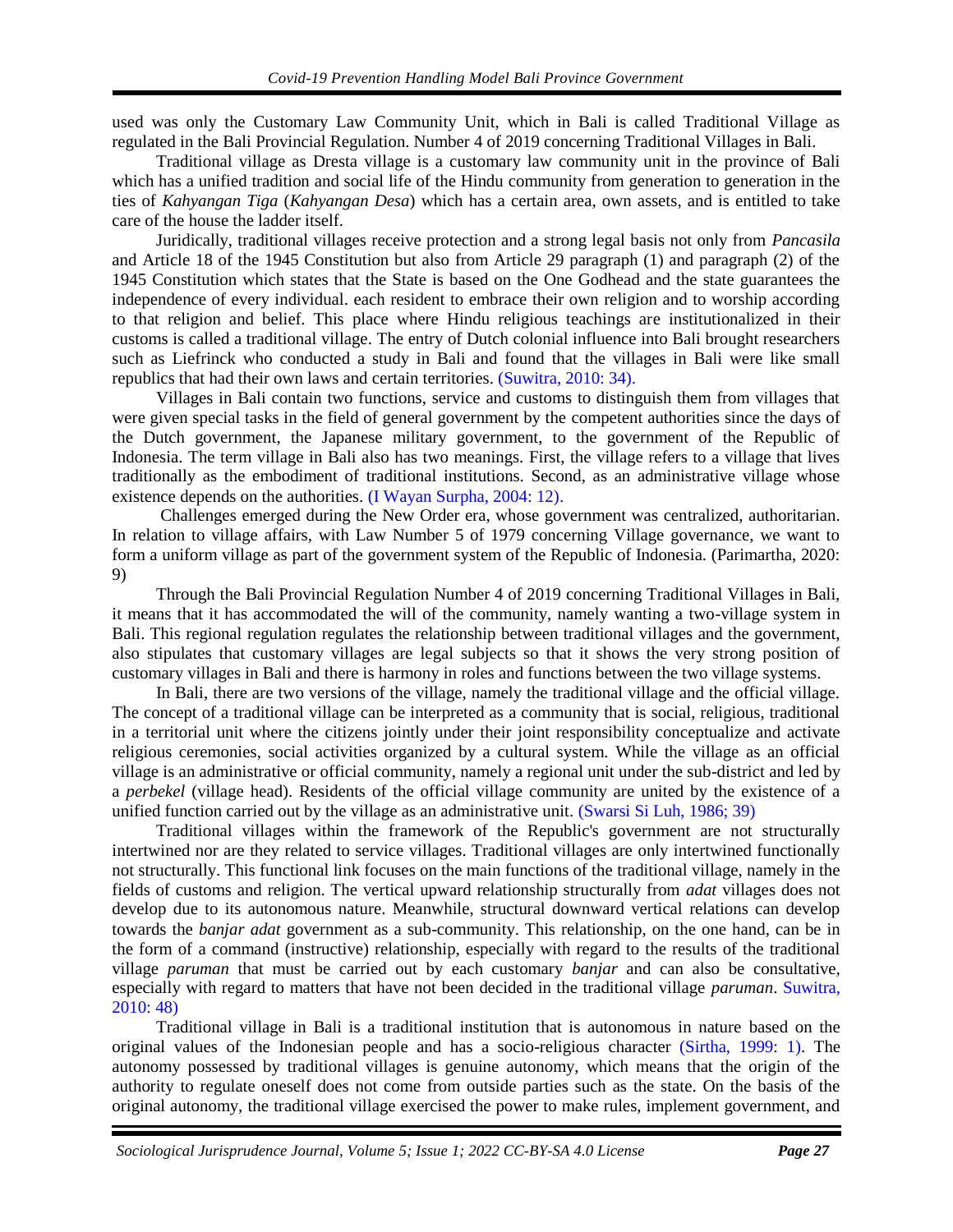enforce the rules. One of the authorities it has is in the field of making rules that apply to its citizens, namely making *awig-awig*.

In general, the rules contained in *awig-awig* must not conflict with the regulations that apply at both the national and regional levels. Each traditional village still holds a philosophy of life based on Hindu religious teachings, and still adheres to the concepts of *Tri Hita Karana*, *Tat Twan Asi* and *desa kala patra*. Broadly speaking, *awig-awig* regulates the relationship of indigenous community members in their belief in God Almighty / *Sang Hyang Widhi Wasa*, the relationship between fellow members of the indigenous community and the relationship of community members with the region and their environment. [\(Wayan P Windia, 2014: 60\)](#page-0-0)

# **2.3 Policies in the Handling and Prevention of COVID-19 Transmission of the Bali Provincial Government**

The Bali Provincial Government has made a policy carried out in the context of the prevention of the increasing and widespread Covid-19 transmission, namely in the form of Governor Regulation Number 15 of 2020. The objectives of the policy are:

a. Accelerating the handling of health related to COVID-19;

b. realize the acceleration of handling the impact of COVID-19 on the economy, and

c. realize the acceleration of handling the impact of COVID-19 on the community, in the form of a Social Safety Net.

The scope of this policy includes: (a) budget reallocation, (b) handling of health related to COVID-19, (c) handling of the impact of COVID-19 on the economy, and (d) handling of the impact of COVID-19 on society in the form of a Social Safety Net.

The budget reallocation is used for handling health related to COVID-19, handling the impact of COVID-19 on the economy, and handling the impact of COVID-19 on the community in the form of a Social Safety Net. (Article 5 Pergub. No. 15 of 2020).

Health handling related to COVID-19 consists of traditional village-based health management and health management by the Provincial Task Force. Traditional Village-based health management consists of activities on a *niskala* and *sekala*. The activity is *niskala* carried out by *nunas ica* with stakeholders at the temple of *kahyangan Tiga/khyangan desa* by way of *nyejer daksina* in traditional villages.

Meanwhile, activities on a scale are carried out in the following manner:

a. Prevention of COVID-19 is carried out, among others, by education and socialization of customary village manners, limiting the movement of customary village manners, directing traditional village manners/*krama tamiu* belonging to the OTG and PDP COVID-19 categories to self-isolate, prepare masks, hand sanitizer, and wash hand; and

b. Developing mutual cooperation between customary village manners, including recording the manners of traditional villages that require assistance with basic basic needs and collecting basic basic needs from customary village manners who are economically capable, voluntarily and work together.

Another policy carried out by the Bali Provincial Government is the handling of health by the Provincial Task Force which consists of:

a. Services at UNUD Hospital, Sanglah Hospital, and Bali Mandara Hospital;

b. Procurement of health equipment in the context of preventing COVID-19, including: Personal Protective Equipment (PPE), Rapid Test Kits, Masks, gloves, Handsanitizer, disinfectants, and others including Regency/City assistance;

c. Provision of quarantine places in hotels and other places for medical personnel, Indonesian Migrant Workers (PMI) / crew members (ABK), and other supporting personnel, including Regency/City assistance;

d. Incentive assistance for medical personnel; and

e. Operational support for the Provincial Task Force.

Regarding the economic impact of COVID-19, the Bali Provincial Government has implemented a handling policy as stated in Article 8 of Governor Regulation Number 15 of 2020 as follows: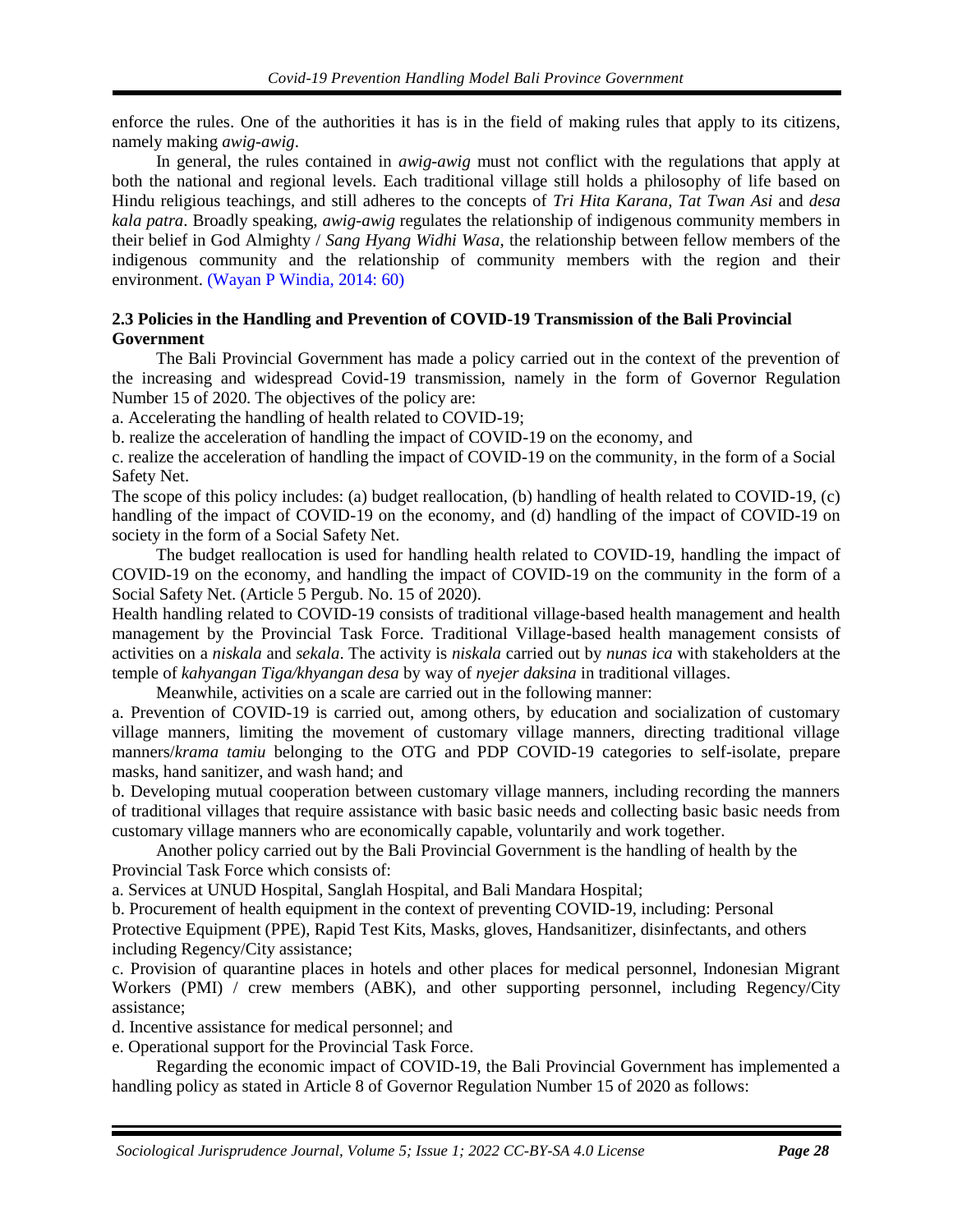a. Handling the impact of COVID-19 on the economy in the form of saving business activities which include: (a) informal business groups, (b) Micro, Small and Medium Enterprises (UMKM) and Small and Medium Industries (IKM), (c) cooperatives, and Print Media Business groups. and Online Media; b. Assistance provided in the form of a stimulus with the intention that the business can be sustainable Regarding the economic impact of COVID-19, the Bali Provincial Government has implemented a handling policy as stated in Article 8 of Governor Regulation Number 15 of 2020 as follows: a. Handling the impact of COVID-19 on the economy in the form of saving business activities which include: (a) informal business groups, (b) Micro, Small and Medium Enterprises (UMKM) and Small and Medium Industries (IKM), (c) cooperatives, and Print Media Business groups. and Online Media; b. Assistance provided in the form of a stimulus with the intention that the business can be sustainable.

Meanwhile, the handling of the impact of COVID-19 on the community in the form of a Social Safety Net (JPS) is given to:

a. Traditional village-based poor communities;

b. Poor people who do not receive the PKH Family Hope Program), Non-Cash Food Assistance (BPNT), Direct Cash Assistance (BLT), Pre-Employment Cards from the Central Government, and Regency/City Governments;

c. Formal worker groups;

d. Informal worker groups;

e. Students at the elementary and secondary education levels; and

f. College student

The reasons for using the Traditional Village-based Covid-19 Transmission Prevention Handling model based on the results of interviews with the Head of the Regional Disaster Management Agency (BPBD) of Bali Province as the COVID-19 Task Force Team as follows:

a. The existence of traditional villages in Bali has the status as legal subjects so that it has a strong position in the eyes of the law in carrying out legal actions in carrying out legal actions such as managing budgets and cooperating with third parties;

b. Until 2021 the number of traditional villages in Bali is 1493, while the official village is only 778. This condition will be able to move more programs and activities directly to Balinese manners, which are predominantly Hindu. non-Hindu manners are under of the official village.

c. The implementation of the principles obtained in traditional villages is still based on the principle of *gotong royong*, *sagilik saguluk sarphanaya salunglung sabhayantaka* so that it is able to move more solidly and is based on accountability based on a *niskala skala*.

 The existence of traditional villages in Bali after the issuance of the Bali Provincial Regulation Number: 4 of 2019 concerning Traditional Villages in Bali is a legal subject. So far, the Provincial Government has established the Indigenous Community Empowerment Service and disbursed funds through the Regional Development and Expenditure Budget (APBD) every year to each traditional village of Rp. 300,000,000.00 (Three Hundred Million Rupiah).

Especially during this pandemic there is an "emergency" policy, meaning that it is in a non-ideal situation so discretion is carried out for the purpose of the common good in dealing with this covid-19 pandemic. For this reason, the Bali Provincial Government has launched a fund of Rp. 50,000,000.00 (Fifty Million Rupiah) to each traditional village. Through the traditional village route, it will be easier to account for the funds distributed so that there is uniformity. In addition, the development of Bali is carried out with a planned universal development pattern, through one pattern, one island and one management so that an aspect of uniformity is needed.

If it is related to the government system, giving orders to traditional villages to prevent the transmission of COVID-19 is not appropriate. This is based on the consideration that the lowest government element is the service village/shopping, so that the order to prevent the transmission of COVID-19 is directed to the service village. In addition, if you look closely, the existence of a traditional village is autonomous and even has genuine autonomy that was born not from outside parties but from itself. The traditional village as a party that has original autonomy cannot be ruled by any party because there is no vertical relationship.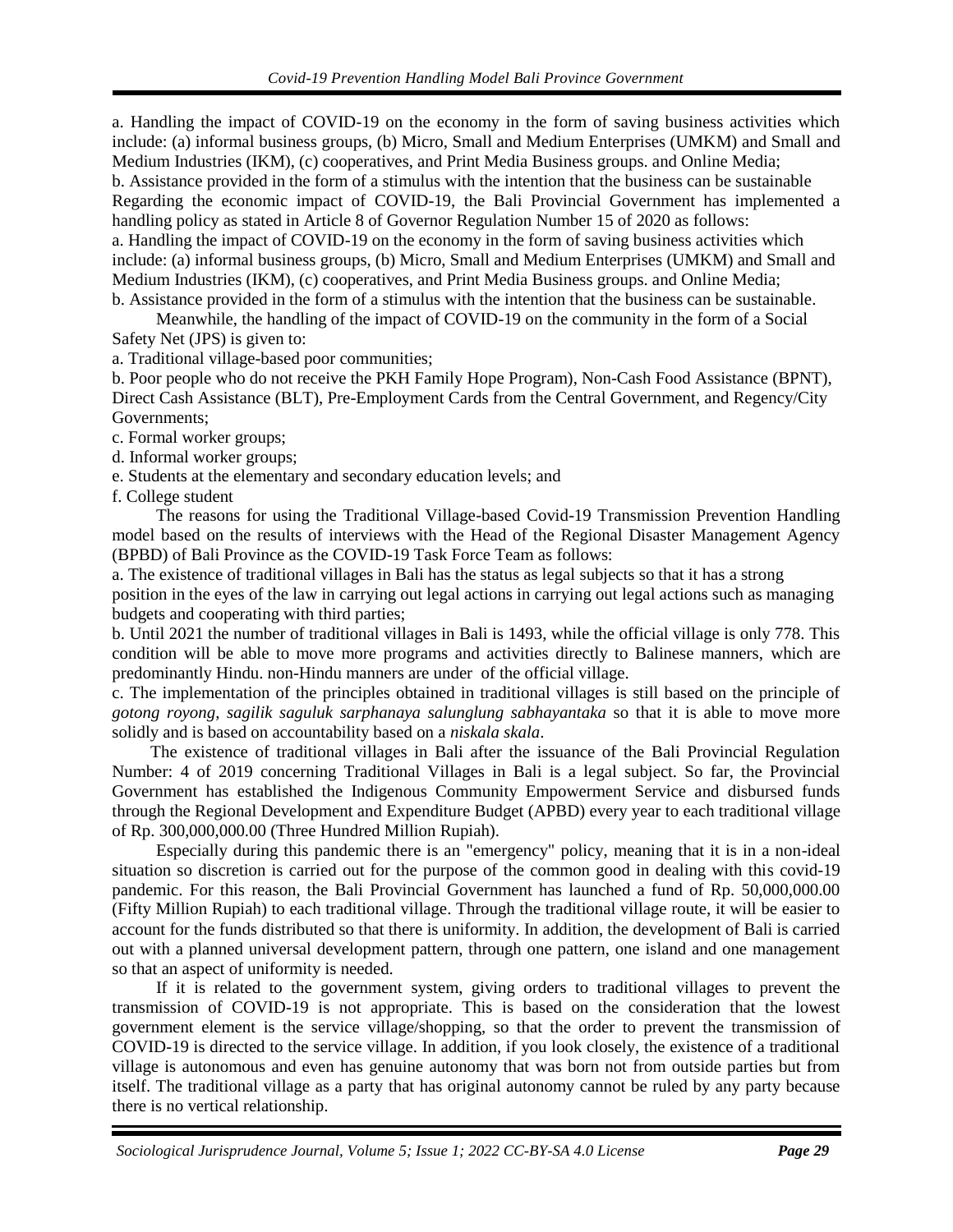The existence of villages in Bali has a clear duality, meaning that although there are two types of villages, they carry out different roles and functions so that there is no overlap. The traditional village takes care of matters of a social nature, while the village service/shopping/kelurahan takes care of matters relating to administration and development in general.

Regional Regulation of Bali Province Number 4 of 2019, Chapter XII concerning Customary Village Relations Article 81 paragraph (1) stipulates that in the administration of traditional Village governance, it is possible to carry out relations with various parties. The provisions of Article 81 paragraph (2) determine: the implementation of customary village relations as referred to in paragraph (1) can be: authoritative, coordinating, and or consultative

Based on the explanation of Regional Regulation Number 4 of 2019, what is meant by various parties are the Government, Bali Provincial Government, and Regency/City Government. This provision shows that in terms of conducting relations with any party, the customary village is in accordance with the autonomy it has. Therefore, even though each traditional village receives financial assistance every year through the Regional Development and Expenditure Budget (APBD), of course it cannot be used as an excuse to rule or burden traditional villages with the implementation of development programs that should be carried out by government officials.

# **III. CONCLUSIONS AND SUGGESTIONS**

### **3.1 Conclusion**

- 1. The policies carried out by the Bali Provincial Government in the Prevention of Covid-19 Transmission are to realize the acceleration of handling health related to COVID-19, to realize the acceleration of handling the impact of COVID-19 on the economy, and to realize the acceleration of the handling of the impact of COVID-19 on the community, in the form of a Safety Net. Social (JPS). The scope of the policy includes: budget reallocation, handling health related to COVID-19, handling the impact of COVID-19 on the economy, and handling the impact of COVID-19 on the community in the form of a Social Safety Net (JPS).
- 2. The model for handling the prevention of transmission of Covid-19 in the BaliProvincial Government is to form a Task Force based on Traditional Villages and to handle health by the Provincial Task Force. The involvement of the traditional village at the behest of the ruler means not respecting the traditional village as an institution that has genuine autonomy that cannot be governed by parties outside the traditional village. Conditions would be different if the initiative to assist the implementation of the handling of Covid-19 came from the traditional village itself.

### **3.2 Suggestions**

- 1. The Covid-19 Task Force should be more frequent in the field to educate the public as well as enforce the law against violators.
- 2. It is better to involve the official village in handling the impact of Covid-19 because the service village is indeed the lowest government apparatus responsible for public service.
- 3. Need for cooperation between the government and traditional villages in Bali so that the common goal in handling COVID-19 can be achieved without denying the nature of traditional villages as original autonomous institutions in Bali.

### **REFERENCE**

- Manarisip, M. (2012). Eksistensi Hukum Pidana Adat dalam Hukum Nasional,. *Lex Crimen, Fakultas Hukum, Universitas Sam Ratulangi,Manado*, *1*(4).
- Parimartha, I. G. (2020). *Desa Mawa Cara, Kearifan Penguatan Desa Adat : Sebuah Kajian Sosial-Historis, Dalam: Menabur Pesona Merebut Kuasa* (I. N. Suryawan (Ed.)). Pustaka Larasan.
- Syahbandir, M. (2010). Kedudukan Hukum Adat dalam Sistem Hukum Nasional. *Konun*.
- Peter Burns, Adat yang Mendahului Hukum, dalam Jamie S Davidson, et.al, 2010. Adat dalam Politik Indonesia, Yayasan Pustaka Obor Indonesia, Jakarta.
- Reuter, Thomas A, 2005. *Custodians of the Sacred Montains: Budaya dan Masyarakat di Pegunungan Bali,* Yayasan Obor Indonesia, Jakarta.